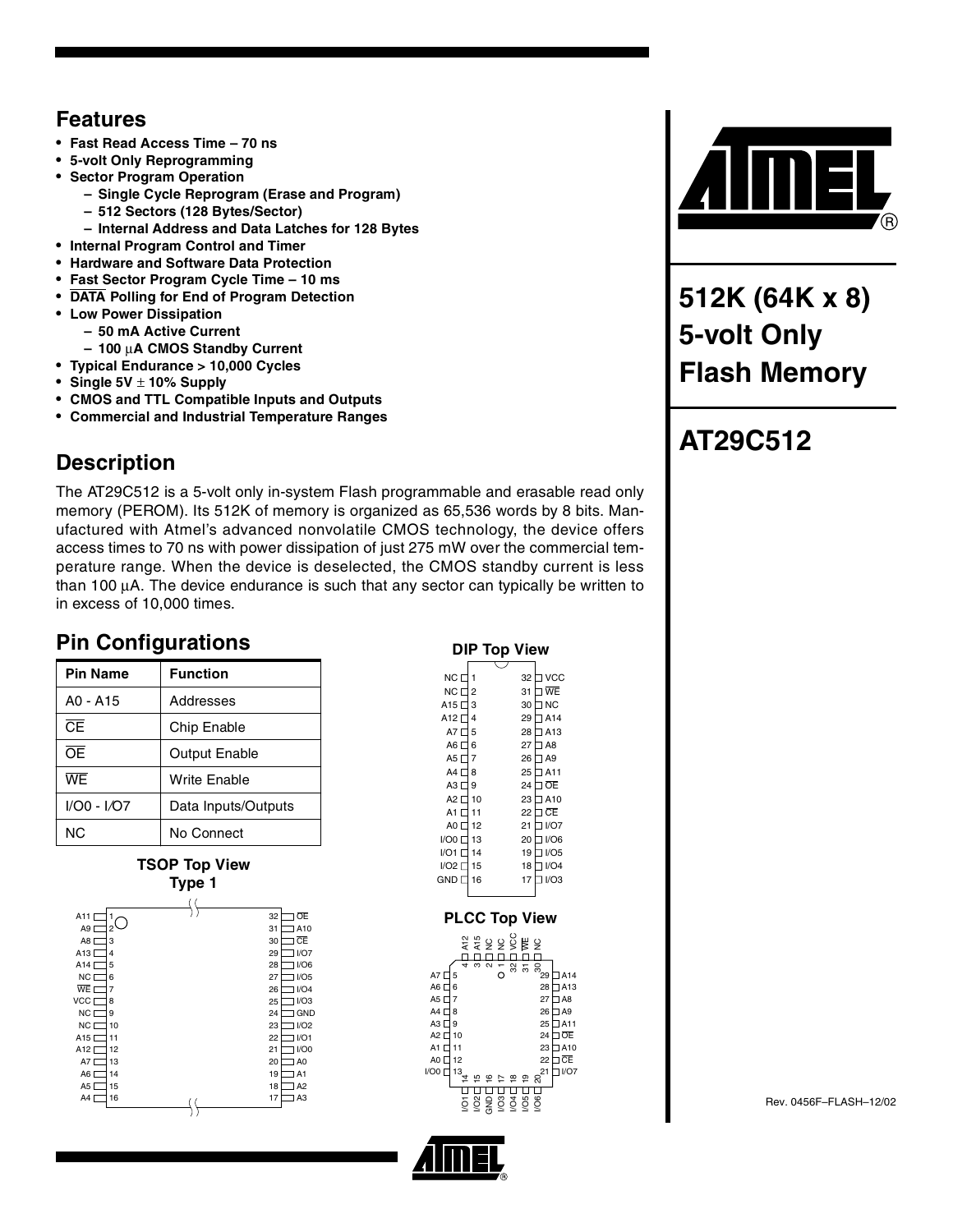

To allow for simple in-system reprogrammability, the AT29C512 does not require high input voltages for programming. Five-volt-only commands determine the operation of the device. Reading data out of the device is similar to reading from an EPROM. Reprogramming the AT29C512 is performed on a sector basis; 128 bytes of data are loaded into the device and then simultaneously programmed.

During a reprogram cycle, the address locations and 128 bytes of data are internally latched, freeing the address and data bus for other operations. Following the initiation of a program cycle, the device will automatically erase the sector and then program the latched data using an internal control timer. The end of a program cycle can be detected by DATA polling of I/O7. Once the end of a program cycle has been detected, a new access for a read or program can begin.

### **Block Diagram**



### **Device Operation**

**READ:** The AT29C512 is accessed like an EPROM. When CE and OE are low and WE is high, the data stored at the memory location determined by the address pins is asserted on the outputs. The outputs are put in the high impedance state whenever  $\overline{CE}$  or  $\overline{OE}$  is high. This dual-line control gives designers flexibility in preventing bus contention.

**BYTE LOAD:** Byte loads are used to enter the 128 bytes of a sector to be programmed or the software codes for data protection. A byte load is performed by applying a low pulse on the  $\overline{\text{WE}}$  or  $\overline{\text{CE}}$  input with  $\overline{\text{CE}}$  or  $\overline{\text{WE}}$  low (respectively) and  $\overline{\text{OE}}$  high. The address is latched on the falling edge of  $\overline{\text{CE}}$  or  $\overline{\text{WE}}$ , whichever occurs last. The data is latched by the first rising edge of CE or WE.

**PROGRAM:** The device is reprogrammed on a sector basis. If a byte of data within a sector is to be changed, data for the entire sector must be loaded into the device. Any byte that is not loaded during the programming of its sector will be indeterminate. Once the bytes of a sector are loaded into the device, they are simultaneously programmed during the internal programming period. After the first data byte has been loaded into the device, successive bytes are entered in the same manner. Each new byte to be programmed must have its high-to-low transition on  $\overline{WE}$  (or  $\overline{CE}$ ) within 150 µs of the low-to-high transition of  $\overline{WE}$  (or  $\overline{CE}$ ) of the preceding byte. If a high-to-low transition is not detected within 150 µs of the last low-to-high transition, the load period will end and the internal programming period will start. A7 to A15 specify the sector address. The sector address must be valid during each high-to-low transition of  $\overline{\text{WE}}$  (or  $\overline{CE}$ ). A0 to A6 specify the byte address within the sector. The bytes may be loaded in any order; sequential loading is not required. Once a programming operation has been initiated, and for the duration of  $t_{WC}$ , a read operation will effectively be a polling operation.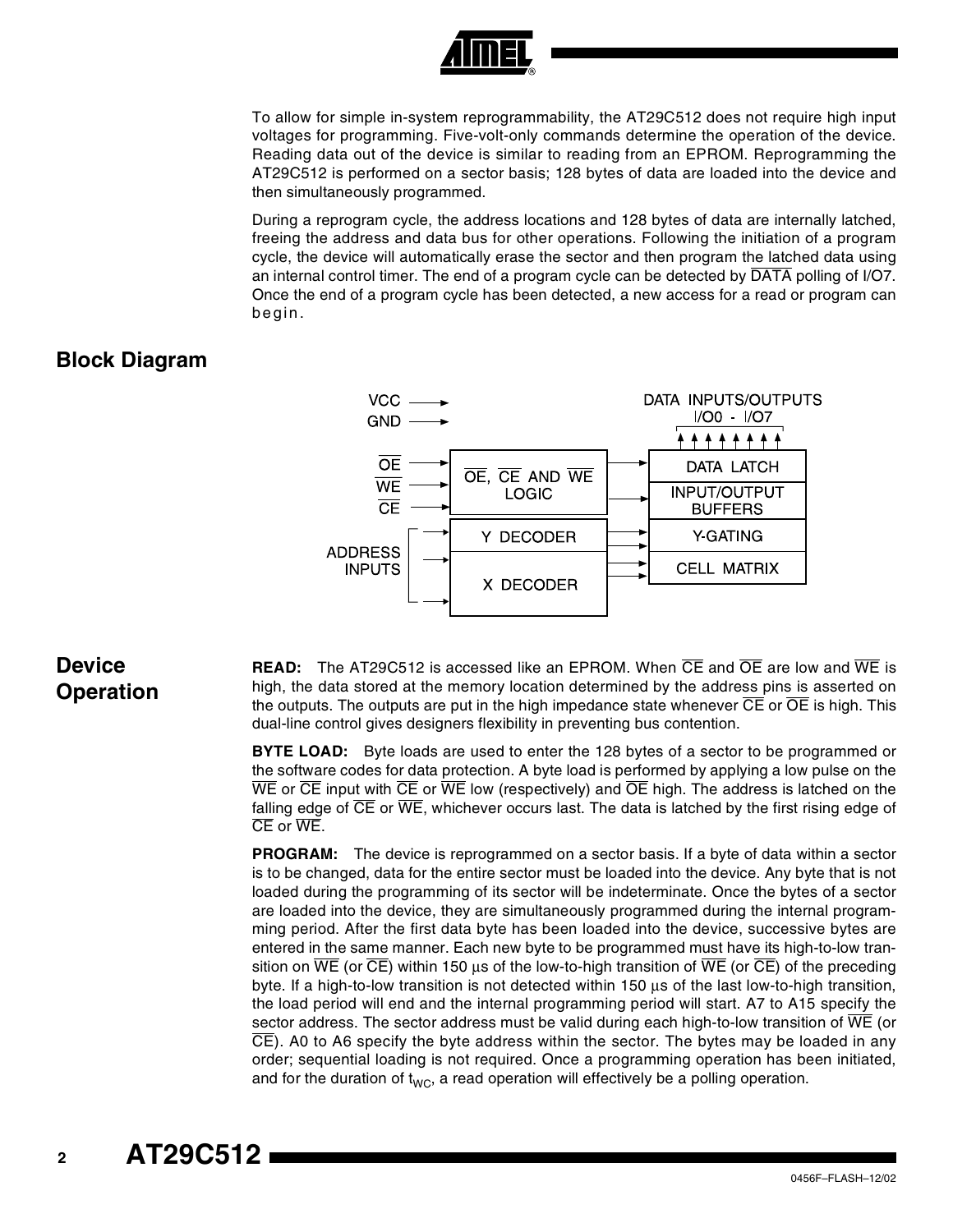**SOFTWARE DATA PROTECTION:** A software controlled data protection feature is available on the AT29C512. Once the software protection is enabled a software algorithm must be issued to the device before a program may be performed. The software protection feature may be enabled or disabled by the user; when shipped from Atmel, the software data protection feature is disabled. To enable the software data protection, a series of three program commands to specific addresses with specific data must be performed. After the software data protection is enabled the same three program commands must begin each program cycle in order for the programs to occur. All software program commands must obey the sector program timing specifications. Once set, the software data protection feature remains active unless its disable command is issued. Power transitions will not reset the software data protection feature; however, the software feature will guard against inadvertent program cycles during power transitions.

Once set, software data protection will remain active unless the disable command sequence is issued.

After setting SDP, any attempt to write to the device without the 3-byte command sequence will start the internal write timers. No data will be written to the device; however, for the duration of  $t_{WC}$ , a read operation will effectively be a polling operation.

After the software data protection's 3-byte command code is given, a byte load is performed by applying a low pulse on the WE or CE input with CE or WE low (respectively) and OE high. The address is latched on the falling edge of CE or WE, whichever occurs last. The data is latched by the first rising edge of  $\overline{\text{CE}}$  or  $\overline{\text{WE}}$ . The 128 bytes of data must be loaded into each sector by the same procedure as outlined in the program section under device operation.

**HARDWARE DATA PROTECTION:** Hardware features protect against inadvertent programs to the AT29C512 in the following ways: (a)  $V_{CC}$  sense – if  $V_{CC}$  is below 3.8V (typical), the program function is inhibited; (b)  $V_{CC}$  power on delay – once  $V_{CC}$  has reached the  $V_{CC}$ sense level, the device will automatically time out 5 ms (typical) before programming; (c) Program inhibit – holding any one of  $\overline{OE}$  low,  $\overline{CE}$  high or  $\overline{WE}$  high inhibits program cycles; and (d) Noise filter – pulses of less than 15 ns (typical) on the  $\overline{WE}$  or  $\overline{CE}$  inputs will not initiate a program cycle.

**PRODUCT IDENTIFICATION:** The product identification mode identifies the device and manufacturer as Atmel. It may be accessed by hardware or software operation. The hardware operation mode can be used by an external programmer to identify the correct programming algorithm for the Atmel product. In addition, users may wish to use the software product identification mode to identify the part (i.e., using the device code), and have the system software use the appropriate sector size for program operations. In this manner, the user can have a common board design for 256K to 4-megabit densities and, with each density's sector size in a memory map, have the system software apply the appropriate sector size.

For details, see Operating Modes (for hardware operation) or Software Product Identification. The manufacturer and device code is the same for both modes.

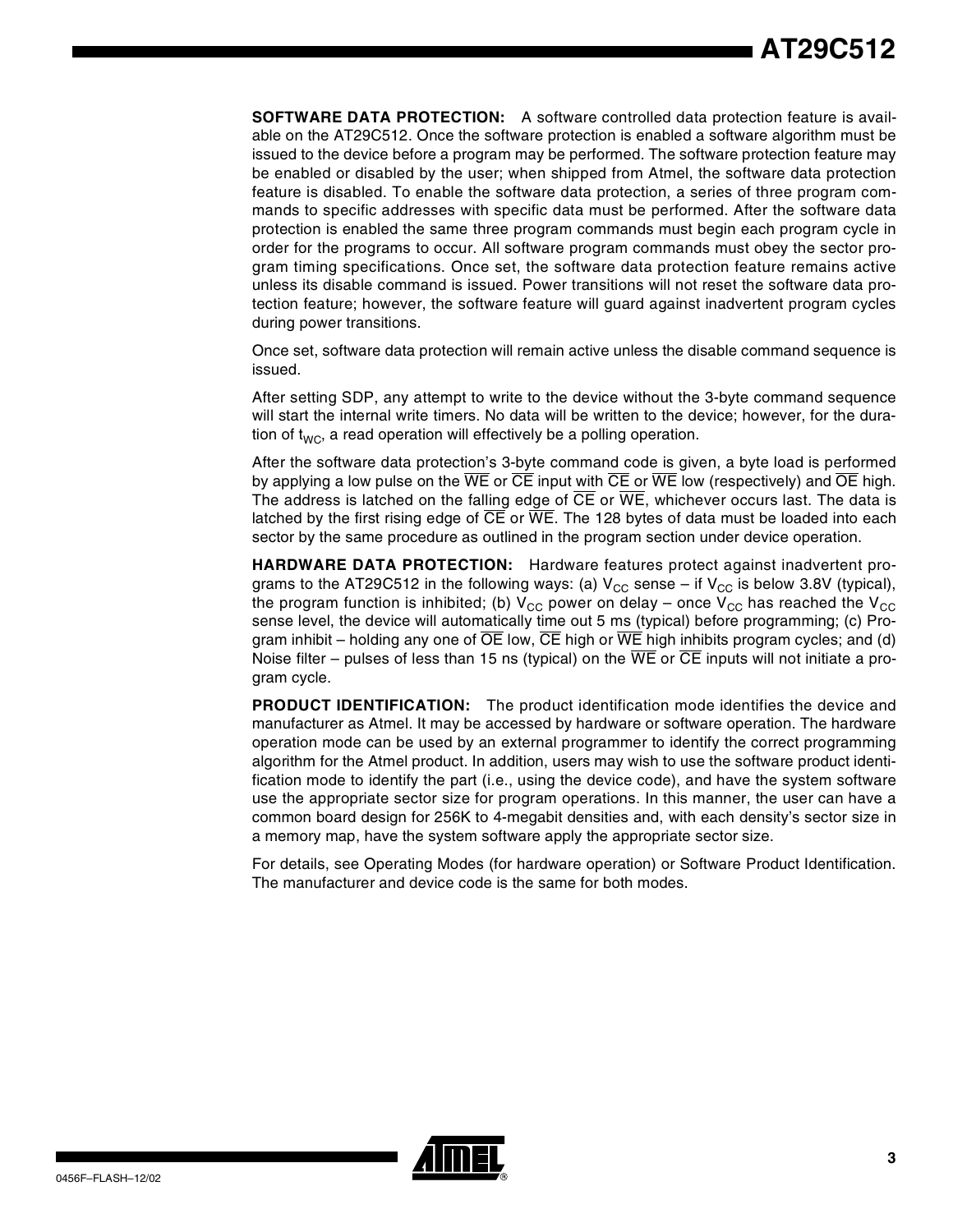

**DATA POLLING:** The AT29C512 features DATA polling to indicate the end of a program cycle. During a program cycle an attempted read of the last byte loaded will result in the complement of the loaded data on I/O7. Once the program cycle has been completed, true data is valid on all outputs and the next cycle may begin. DATA polling may begin at any time during the program cycle.

**TOGGLE BIT:** In addition to DATA polling the AT29C512 provides another method for determining the end of a program or erase cycle. During a program or erase operation, successive attempts to read data from the device will result in I/O6 toggling between one and zero. Once the program cycle has completed, I/O6 will stop toggling and valid data will be read. Examining the toggle bit may begin at any time during a program cycle.

**OPTIONAL CHIP ERASE MODE:** The entire device can be erased by using a 6-byte software code. Please see Software Chip Erase application note for details.

### **Absolute Maximum Ratings\***

|                                           | *NOTICE: | Stresses beyond those listed under "Absolute"<br>Maximum Ratings" may cause permanent dam-                |
|-------------------------------------------|----------|-----------------------------------------------------------------------------------------------------------|
|                                           |          | age to the device. This is a stress rating only and<br>functional operation of the device at these or any |
| All Input Voltages<br>(including NC Pins) |          | other conditions beyond those indicated in the<br>operational sections of this specification is not       |
|                                           |          | implied. Exposure to absolute maximum rating<br>conditions for extended periods may affect                |
| All Output Voltages                       |          | device reliability.                                                                                       |
| Voltage on OE                             |          |                                                                                                           |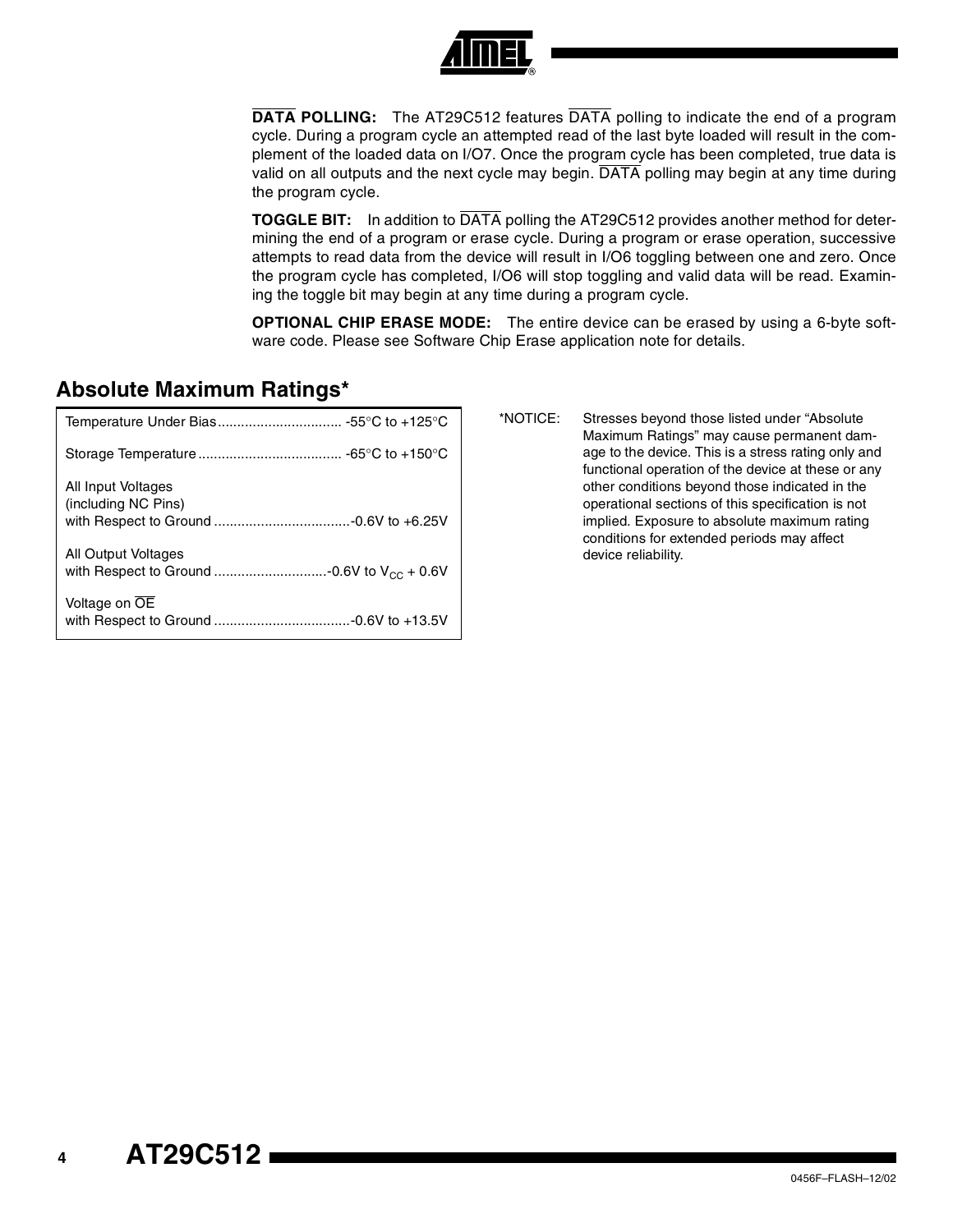## **DC and AC Operating Range**

|                       |      | AT29C512-70  | AT29C512-90   | AT29C512-12                     | AT29C512-15                     |
|-----------------------|------|--------------|---------------|---------------------------------|---------------------------------|
| Operating             | Com. | 0°C - 70°C   | 0°C - 70°C    | $0^{\circ}$ C - 70 $^{\circ}$ C | $0^{\circ}$ C - 70 $^{\circ}$ C |
| Temperature (Case)    | Ind. | -40°C - 85°C | -40°C - 85°C  | -40°C - 85°C                    | -40°C - 85°C                    |
| $V_{CC}$ Power Supply |      | $5V \pm 5%$  | $5V \pm 10\%$ | $5V \pm 10\%$                   | $5V \pm 10\%$                   |

Note: Not recommended for New Designs.

## **Operating Modes**

| <b>Mode</b>             | CE                | <b>OE</b>       | <b>WE</b>       | Ai                                                                | <b>VO</b>                        |
|-------------------------|-------------------|-----------------|-----------------|-------------------------------------------------------------------|----------------------------------|
| Read                    | $V_{IL}$          | $V_{IL}$        | $V_{\text{IH}}$ | Ai                                                                | $D_{OUT}$                        |
| Program $(2)$           | $V_{IL}$          | $V_{\text{IH}}$ | $V_{IL}$        | Ai                                                                | $D_{IN}$                         |
| 5V Chip Erase           | $V_{IL}$          | $V_{\text{IH}}$ | $V_{IL}$        | Ai                                                                |                                  |
| Standby/Write Inhibit   | $V_{\parallel H}$ | $X^{(1)}$       | X               | X                                                                 | High Z                           |
| Program Inhibit         | X                 | X               | $V_{\text{IH}}$ |                                                                   |                                  |
| Program Inhibit         | X                 | $V_{IL}$        | X               |                                                                   |                                  |
| Output Disable          | X                 | $V_{\text{IH}}$ | X               |                                                                   | High Z                           |
| Product Identification  |                   |                 |                 |                                                                   |                                  |
| Hardware                | $V_{IL}$          | $V_{IL}$        | $V_{\text{IH}}$ | A1 - A15 = $V_{IL}$ , A9 = $V_{H}$ , <sup>(3)</sup> A0 = $V_{IL}$ | Manufacturer Code <sup>(4)</sup> |
|                         |                   |                 |                 | A1-A15 = $V_{IL}$ , A9 = $V_{H}$ , <sup>(3)</sup> A0 = $V_{IH}$   | Device Code <sup>(4)</sup>       |
| Software <sup>(5)</sup> |                   |                 |                 | $AO = V_{IL}$                                                     | Manufacturer Code <sup>(4)</sup> |
|                         |                   |                 |                 | $AO = V_{\text{IH}}$                                              | Device Code <sup>(4)</sup>       |

Notes: 1. X can be  $V_{IL}$  or  $V_{IH}$ .

2. Refer to AC Programming Waveforms.

3.  $V_H = 12.0V \pm 0.5V$ .

4. Manufacturer Code: 1F, Device Code: 5D.

5. See details under Software Product Identification Entry/Exit.

### **DC Characteristics**

| Symbol          | <b>Parameter</b>                     | <b>Condition</b>                                            |      | Min | Max  | <b>Units</b> |
|-----------------|--------------------------------------|-------------------------------------------------------------|------|-----|------|--------------|
| ۱u              | Input Load Current                   | $V_{IN}$ = 0V to $V_{CC}$                                   |      |     | 10   | μA           |
| $I_{LO}$        | Output Leakage Current               | $V_{\text{I/O}}$ = 0V to $V_{\text{CC}}$                    |      |     | 10   | μA           |
| $I_{SB1}$       | V <sub>CC</sub> Standby Current CMOS | $\overline{CE}$ = V <sub>CC</sub> - 0.3V to V <sub>CC</sub> | Com. |     | 100  | μA           |
|                 |                                      |                                                             | Ind. |     | 300  | μA           |
| $I_{SB2}$       | V <sub>CC</sub> Standby Current TTL  | $\overline{CE}$ = 2.0V to V <sub>CC</sub>                   |      |     | 3    | mA           |
| $I_{\rm CC}$    | V <sub>CC</sub> Active Current       | $f = 5$ MHz; $I_{\text{OUT}} = 0$ mA                        |      |     | 50   | mA           |
| $V_{IL}$        | Input Low Voltage                    |                                                             |      |     | 0.8  | v            |
| $V_{\text{IH}}$ | Input High Voltage                   |                                                             |      | 2.0 |      | v            |
| $V_{OL}$        | <b>Output Low Voltage</b>            | $I_{\text{O1}} = 2.1 \text{ mA}$                            |      |     | 0.45 | v            |
| $V_{OH1}$       | Output High Voltage                  | $I_{OH} = -400 \mu A$                                       |      | 2.4 |      | v            |
| $V_{OH2}$       | Output High Voltage CMOS             | $I_{OH}$ = -100 µA; $V_{CC}$ = 4.5V                         |      | 4.2 |      | v            |

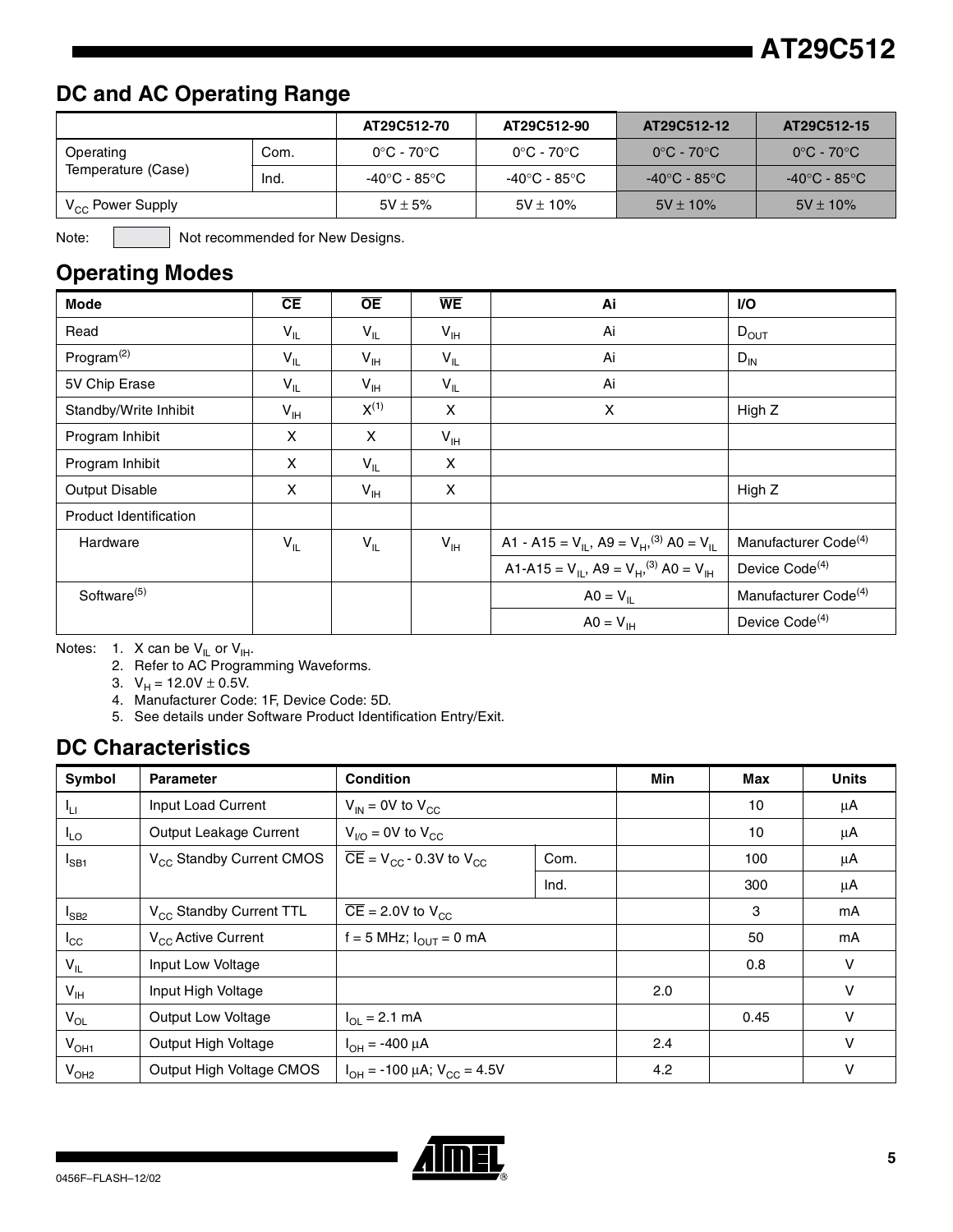

## **AC Read Characteristics**

|                         |                                                                    | AT29C512-70 |     | AT29C512-90 |     | AT29C512-12 |            | AT29C512-15 |            |              |
|-------------------------|--------------------------------------------------------------------|-------------|-----|-------------|-----|-------------|------------|-------------|------------|--------------|
| Symbol                  | <b>Parameter</b>                                                   | Min         | Max | Min         | Max | <b>Min</b>  | <b>Max</b> | <b>Min</b>  | <b>Max</b> | <b>Units</b> |
| $t_{\rm ACC}$           | Address to Output Delay                                            |             | 70  |             | 90  |             | 120        |             | 150        | ns           |
| $t_{CE}$ <sup>(1)</sup> | CE to Output Delay                                                 |             | 70  |             | 90  |             | 120        |             | 150        | ns           |
| $t_{OE}$ <sup>(2)</sup> | OE to Output Delay                                                 | $\Omega$    | 35  | 0           | 40  | 0           | 50         | $\Omega$    | 70         | ns           |
| $t_{DF}^{(3)(4)}$       | CE or OE to Output Float                                           | 0           | 10  | 0           | 25  | 0           | 30         | $\Omega$    | 40         | ns           |
| $t_{OH}$                | Output Hold from OE, CE or<br>Address, whichever<br>occurred first | $\Omega$    |     | $\Omega$    |     | 0           |            | $\Omega$    |            | ns           |

Note: | Not recommended for New Designs.

## **AC Read Waveforms**(1)(2)(3)(4)



- Notes:  $1.$  CE may be delayed up to t<sub>ACC</sub> t<sub>CE</sub> after the address transition without impact on t<sub>ACC</sub>.
	- 2. OE may be delayed up to  $t_{\sf CE}$   $t_{\sf OE}$  after the falling edge of CE without impact on  $t_{\sf CE}$  or by  $t_{\sf ACC}$   $t_{\sf OE}$  after an address change without impact on t<sub>ACC</sub>.
	- 3.  $t_{DF}$  is specified from OE or CE whichever occurs first (CL = 5 pF).
	- 4. This parameter is characterized and is not 100% tested.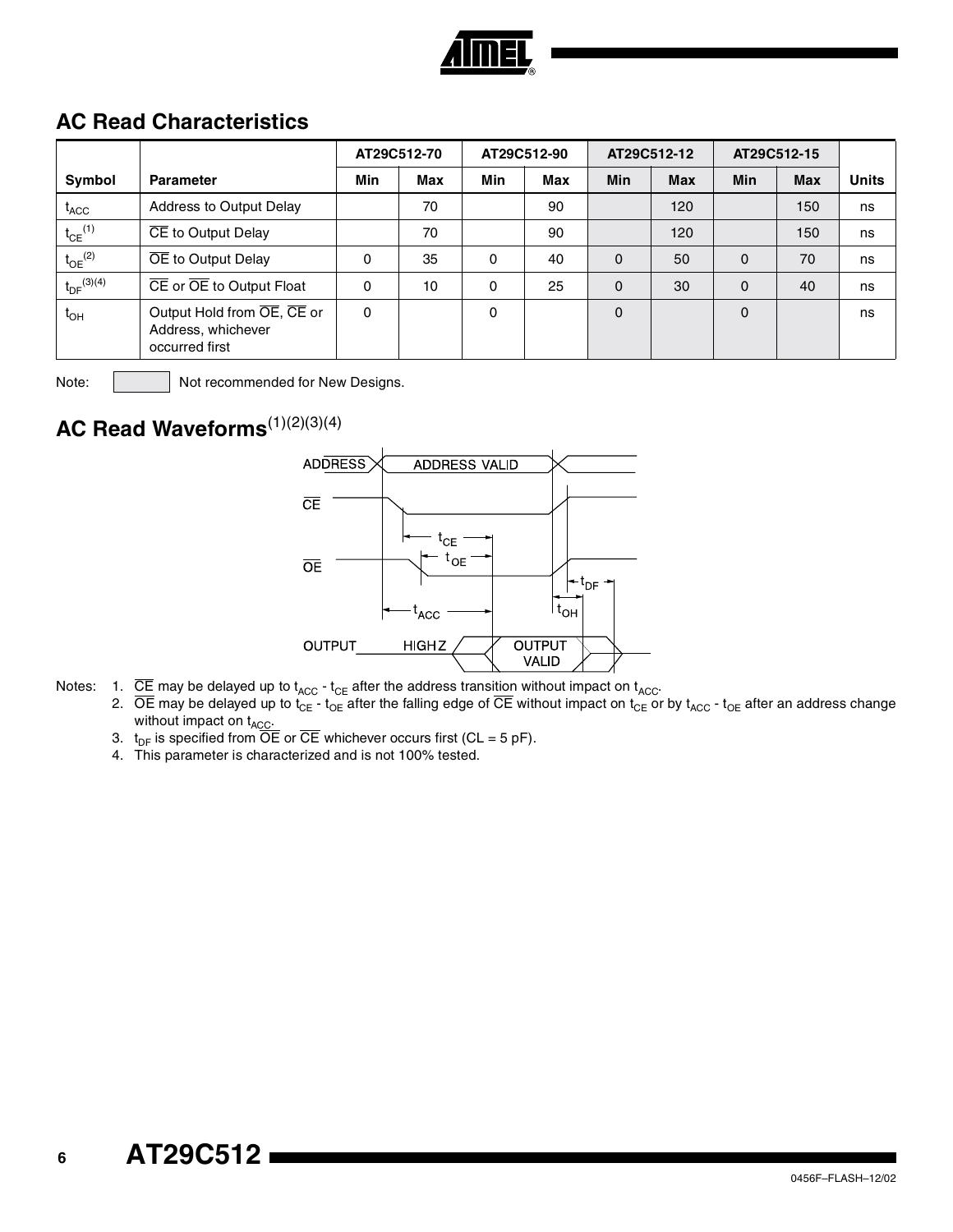## **Input Test Waveforms and Measurement Level**



## **Output Test Load**



### **Pin Capacitance**

|  |  |  |  | $f = 1$ MHz, T = 25°C <sup>(1)</sup> |
|--|--|--|--|--------------------------------------|
|--|--|--|--|--------------------------------------|

| Symbol           | Тур | Max | <b>Units</b> | <b>Conditions</b>      |  |
|------------------|-----|-----|--------------|------------------------|--|
| $v_{\text{IN}}$  |     |     | p⊦           | $V_{IN} = 0V$          |  |
| $V_{\text{OUT}}$ |     | . . | p۲           | $V_{\text{OUT}} = 0$ V |  |

Note: 1. This parameter is characterized and is not 100% tested.

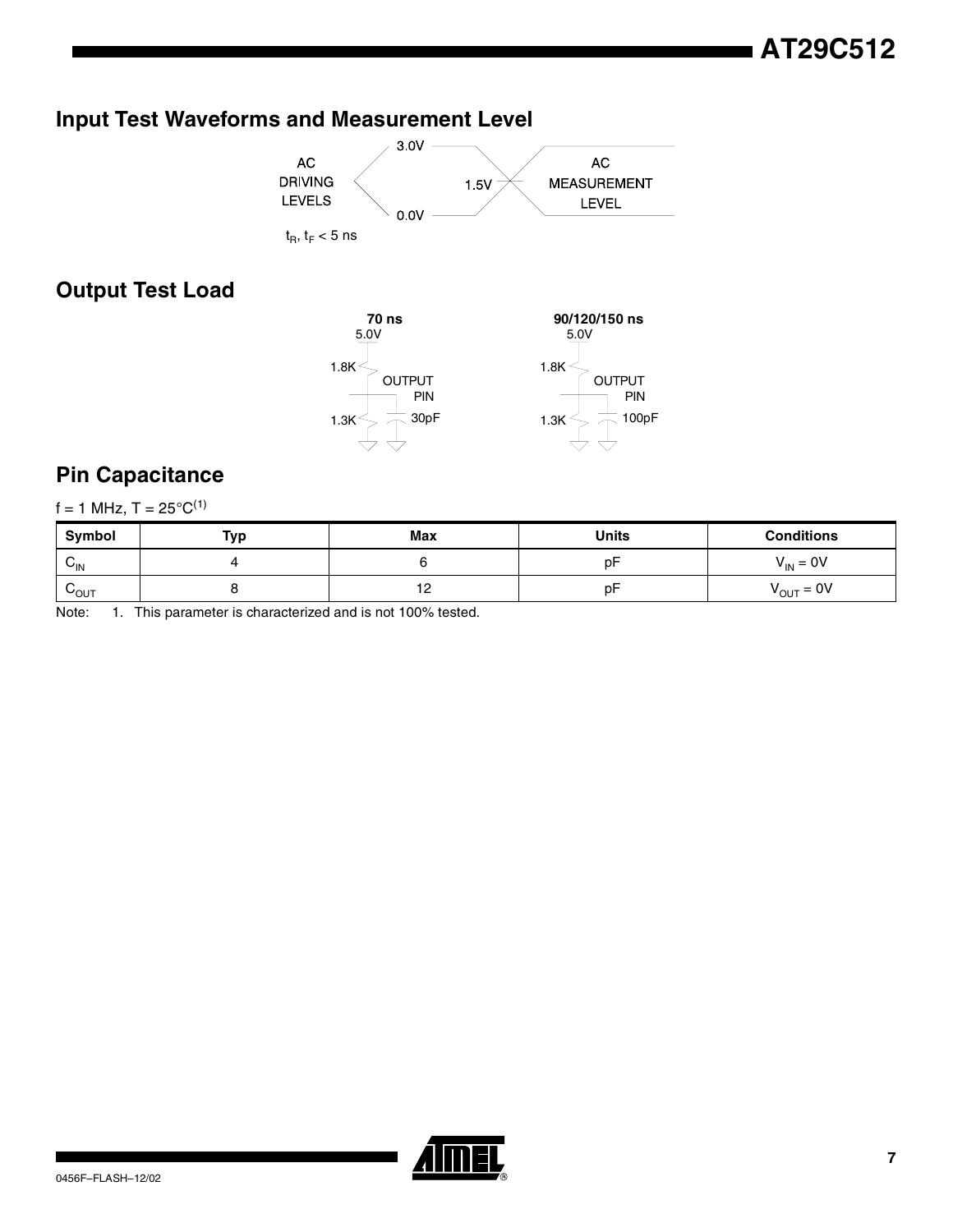

## **AC Byte Load Characteristics**

| Symbol                      | <b>Parameter</b>                                                       | Min      | Max | <b>Units</b> |
|-----------------------------|------------------------------------------------------------------------|----------|-----|--------------|
| $t_{AS}$ , $t_{OES}$        | Address, OE Set-up Time                                                | $\Omega$ |     | ns           |
| $t_{AH}$                    | Address Hold Time                                                      | 50       |     | ns           |
| $t_{CS}$                    | Chip Select Set-up Time                                                | 0        |     | ns           |
| $t_{CH}$                    | Chip Select Hold Time                                                  | $\Omega$ |     | ns           |
| t <sub>WP</sub>             | Write Pulse Width ( $\overline{\text{WE}}$ or $\overline{\text{CE}}$ ) | 90       |     | ns           |
| $t_{DS}$                    | Data Set-up Time                                                       | 35       |     | ns           |
| $t_{DH}$ , $t_{OEH}$        | Data, OE Hold Time                                                     | $\Omega$ |     | ns           |
| $\mathfrak{r}_{\text{WPH}}$ | Write Pulse Width High                                                 | 100      |     | ns           |

## **AC Byte Load Waveforms**

## **WE Controlled**



**CE Controlled**

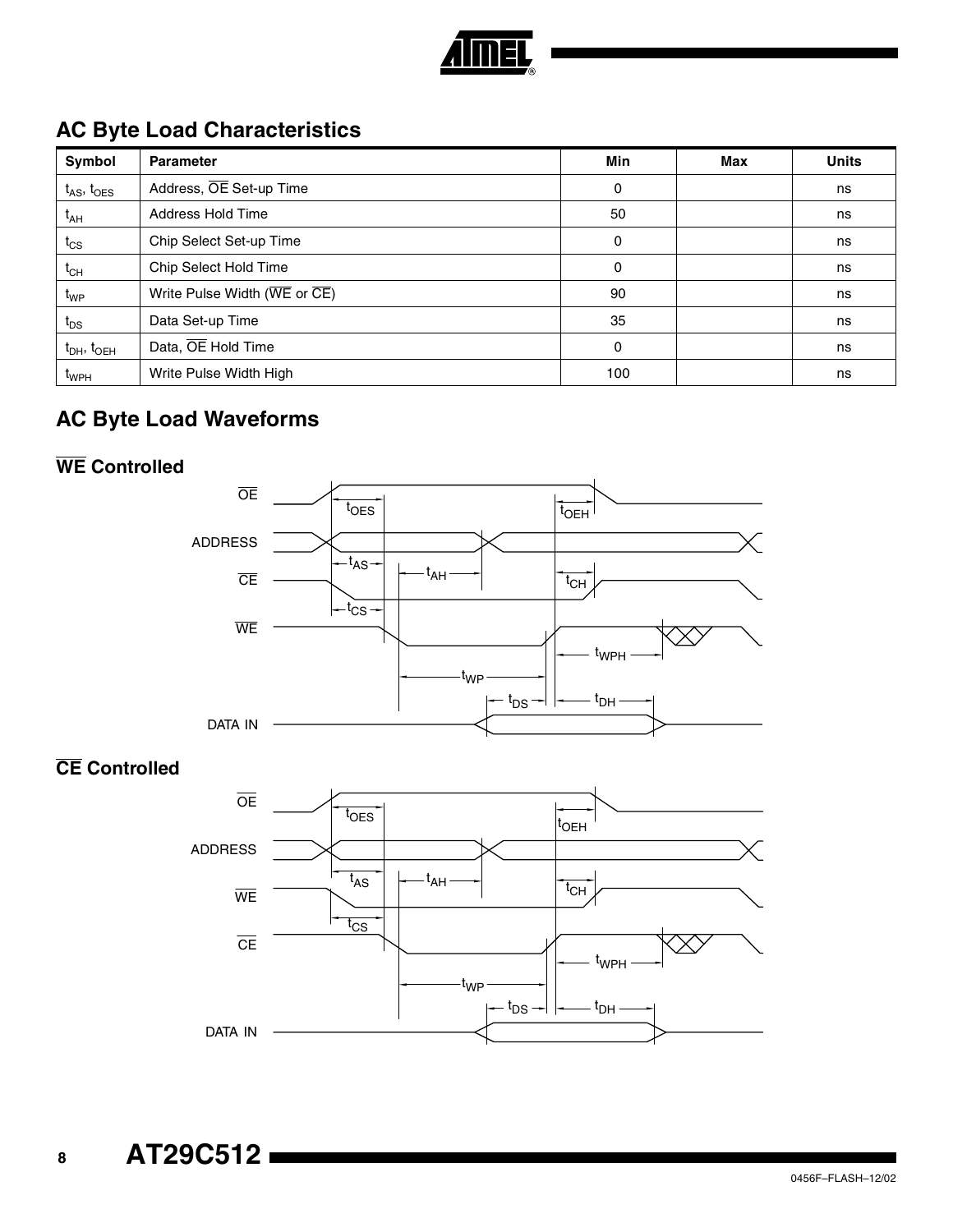## **Program Cycle Characteristics**

| Symbol                         | <b>Parameter</b>            | Min | Max | <b>Units</b> |
|--------------------------------|-----------------------------|-----|-----|--------------|
| $t_{\text{WC}}$                | Write Cycle Time            |     | 10  | ms           |
| $t_{AS}$                       | Address Set-up Time         | 0   |     | ns           |
| $t_{AH}$                       | Address Hold Time           | 50  |     | ns           |
| $t_{DS}$                       | Data Set-up Time            | 35  |     | ns           |
| $t_{\sf DH}$                   | Data Hold Time              | 0   |     | ns           |
| $t_{WP}$                       | Write Pulse Width           | 90  |     | ns           |
| $t_{\scriptstyle\textrm{BLC}}$ | <b>Byte Load Cycle Time</b> |     | 150 | μs           |
| t <sub>WPH</sub>               | Write Pulse Width High      | 100 |     | ns           |

# **Program Cycle Waveforms**<sup>(1)(2)(3)</sup>



Notes: 1. A7 through A15 must specify the sector address during each high-to-low transition of WE (or CE).

- 2.  $\overline{OE}$  must be high when  $\overline{WE}$  and  $\overline{CE}$  are both low.
- 3. All bytes that are not loaded within the sector being programmed will be indeterminate.

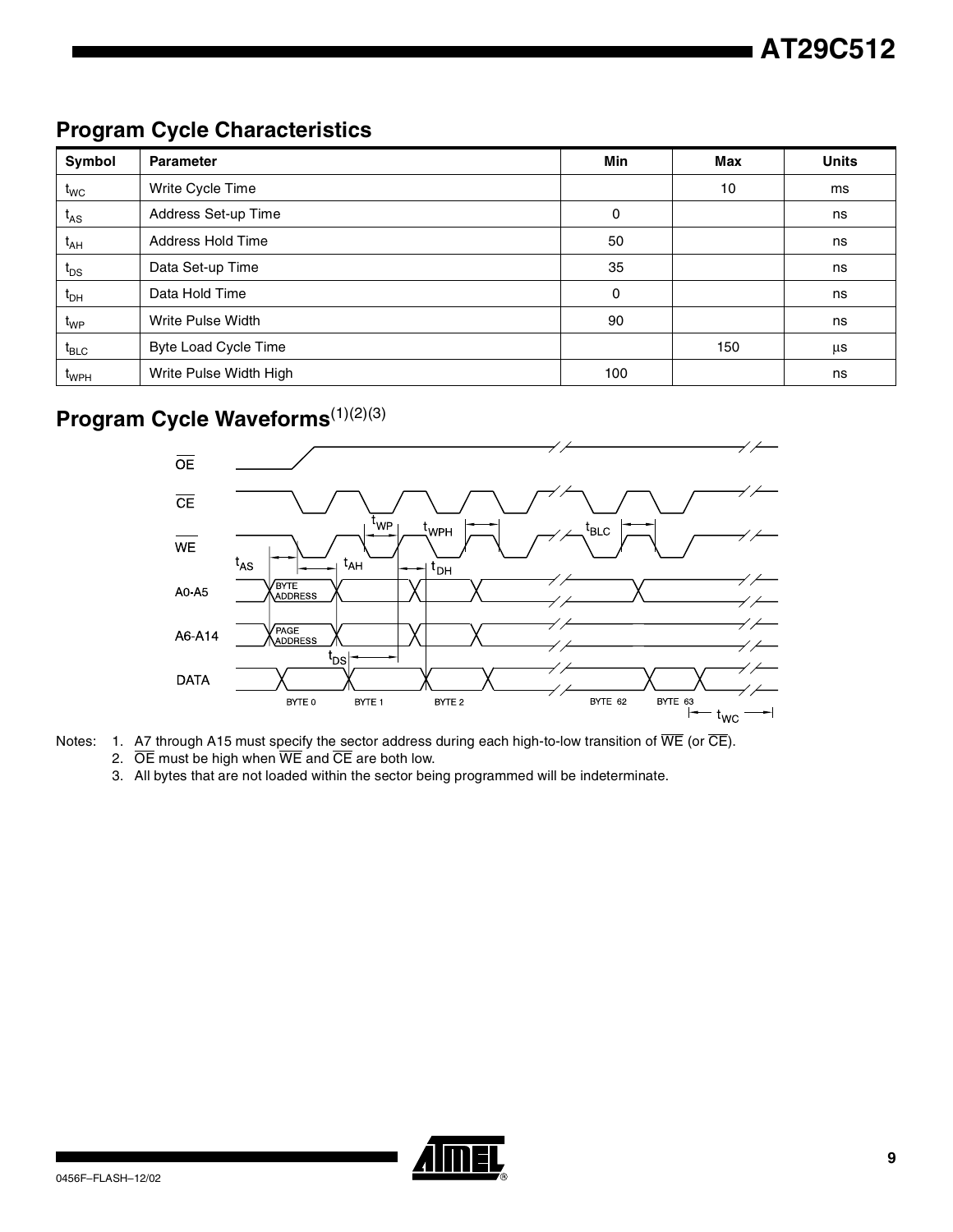

### **Software Data Protection Enable Algorithm**(1)

**Software Data Protection Disable Algorithm**(1)



## **Software Protected Program Cycle Waveform**<sup>(1)(2)(3)</sup>



Notes: 1. A7 through A15 must specify the page address during each high-to-low transition of  $\overline{WE}$  (or  $\overline{CE}$ ) after the software code has been entered.

- 2.  $\overline{OE}$  must be high when  $\overline{WE}$  and  $\overline{CE}$  are both low.
- 3. All bytes that are not loaded within the sector being programmed will be indeterminate.

# **<sup>10</sup> AT29C512**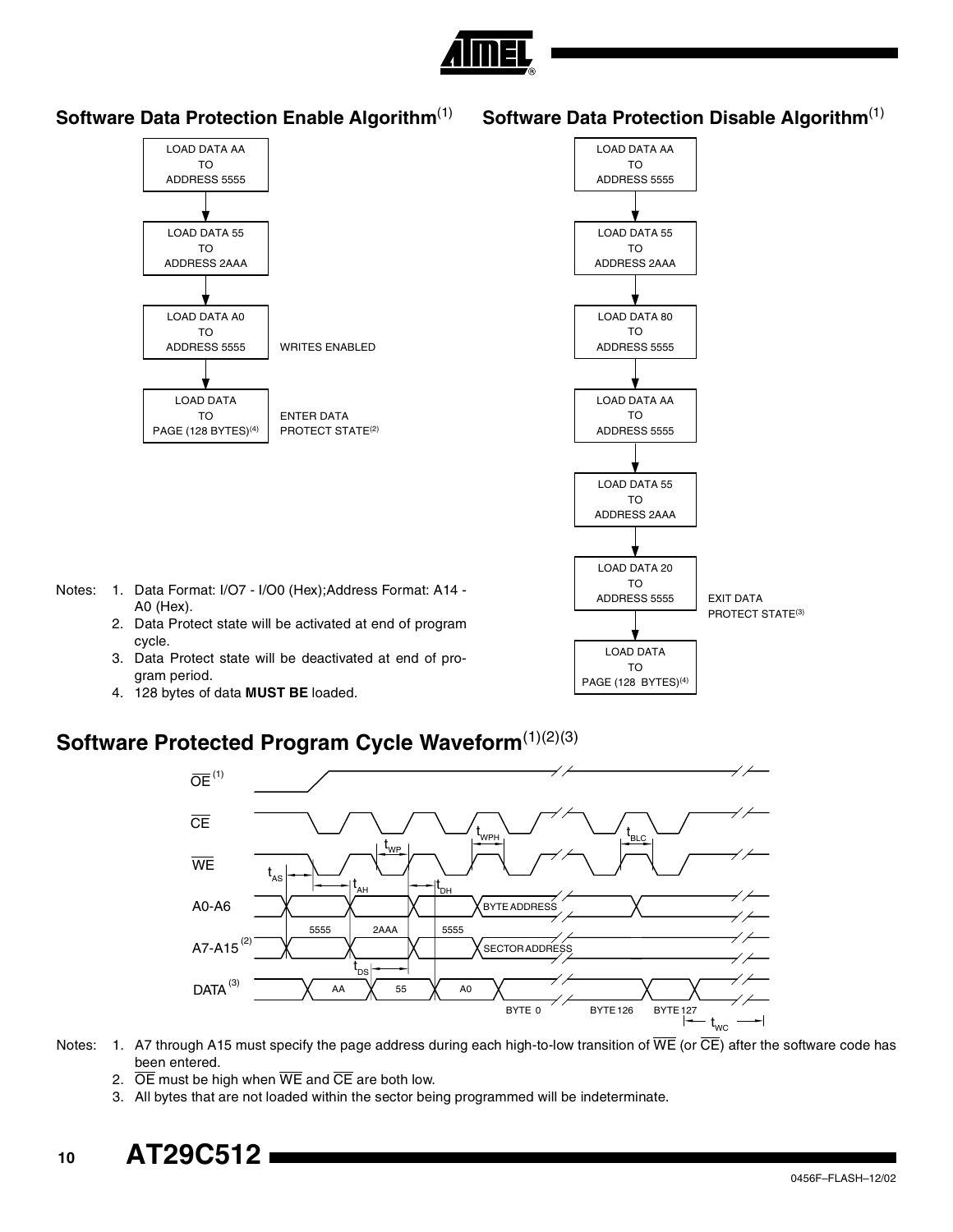## **Data Polling Characteristics**(1)

| Symbol           | <b>Parameter</b>                               | Min | Typ | Max | <b>Units</b> |
|------------------|------------------------------------------------|-----|-----|-----|--------------|
| $t_{DH}$         | Data Hold Time                                 | 10  |     |     | ns           |
| $t_{\text{OEH}}$ | OE Hold Time                                   | 10  |     |     | ns           |
| $t_{OE}$         | $\overline{OE}$ to Output Delay <sup>(2)</sup> |     |     |     | ns           |
| <sup>L</sup> WR  | Write Recovery Time                            | 0   |     |     | ns           |

Notes: 1. These parameters are characterized and not 100% tested.

2. See  $t_{OE}$  spec in AC Read Characteristics.

## **Data Polling Waveforms**



## **Toggle Bit Characteristics**(1)

| Symbol                       | <b>Parameter</b>                               | Min | <b>Typ</b> | Max | <b>Units</b> |
|------------------------------|------------------------------------------------|-----|------------|-----|--------------|
| $\mathfrak{r}_{\mathsf{DH}}$ | Data Hold Time                                 | 10  |            |     | ns           |
| $t_{\text{OEH}}$             | OE Hold Time                                   | 10  |            |     | ns           |
| $t_{OE}$                     | $\overline{OE}$ to Output Delay <sup>(2)</sup> |     |            |     | ns           |
| $t_{\text{OEHP}}$            | OE High Pulse                                  | 150 |            |     | ns           |
| t <sub>WR</sub>              | Write Recovery Time                            | 0   |            |     | ns           |

Notes: 1. These parameters are characterized and not 100% tested.

2. See  $t_{OE}$  spec in AC Read Characteristics.

## **Toggle Bit Waveforms**(1)(2)(3)



Notes: 1. Toggling either  $\overline{OE}$  or  $\overline{CE}$  or both  $\overline{OE}$  and  $\overline{CE}$  will operate toggle bit.

- 2. Beginning and ending state of I/O6 will vary.
- 3. Any address location may be used but the address should not vary.

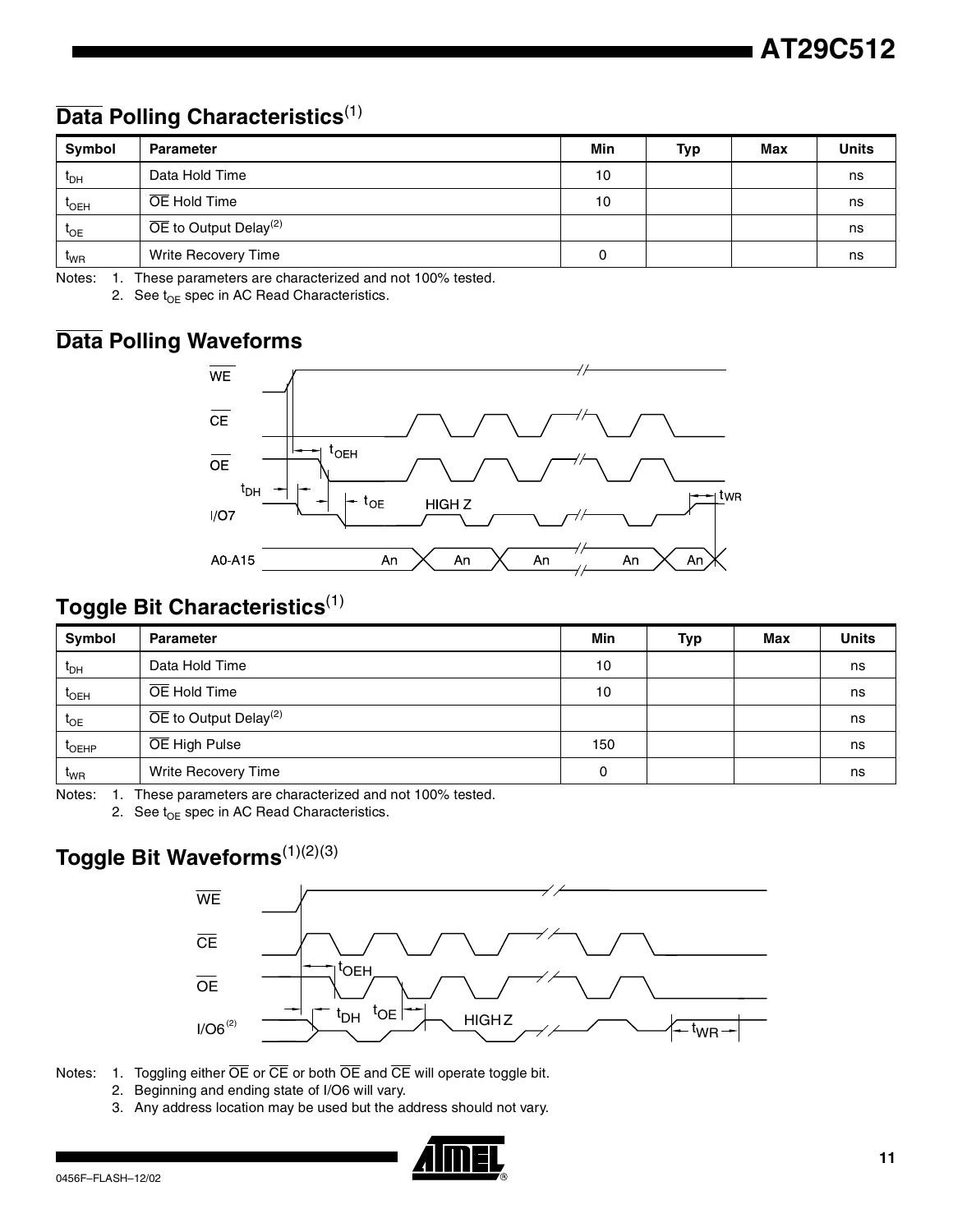

### **Software Product Identification Entry**(1)

#### **Software Product Identification Exit**<sup>(1)</sup>



Notes: 1. Data Format: I/O7 - I/O0 (Hex); Address Format: A14 - A0 (Hex).

- 2. A1 A15 =  $V_{II}$ . Manufacturer Code is read for A0 =  $V_{II}$ ; Device Code is read for A0 =  $V_{II}$ .
- 3. The device does not remain in identification mode if powered down.
- 4. The device returns to standard operation mode.
- 5. Manufacturer Code is 1F. The Device Code is 5D.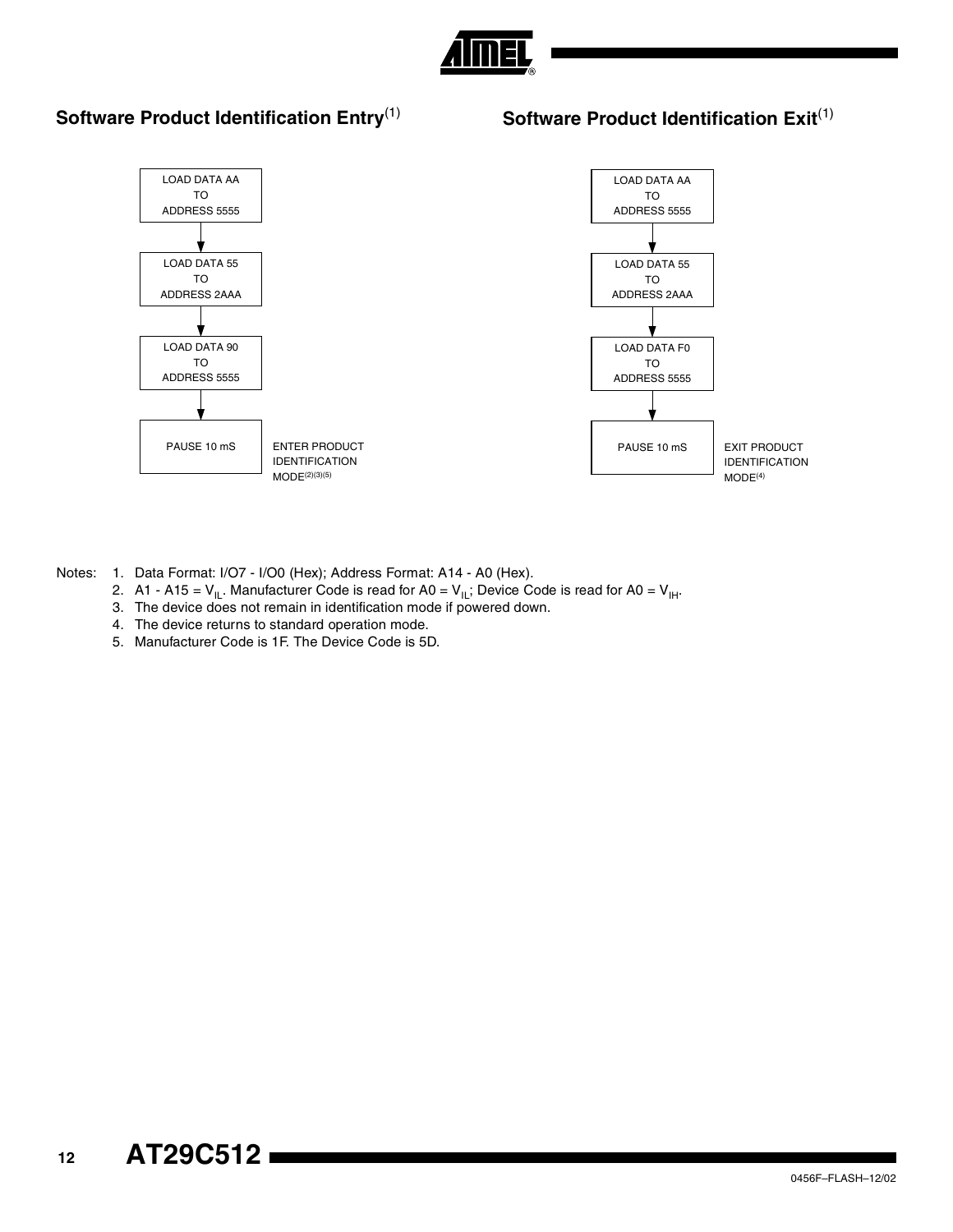





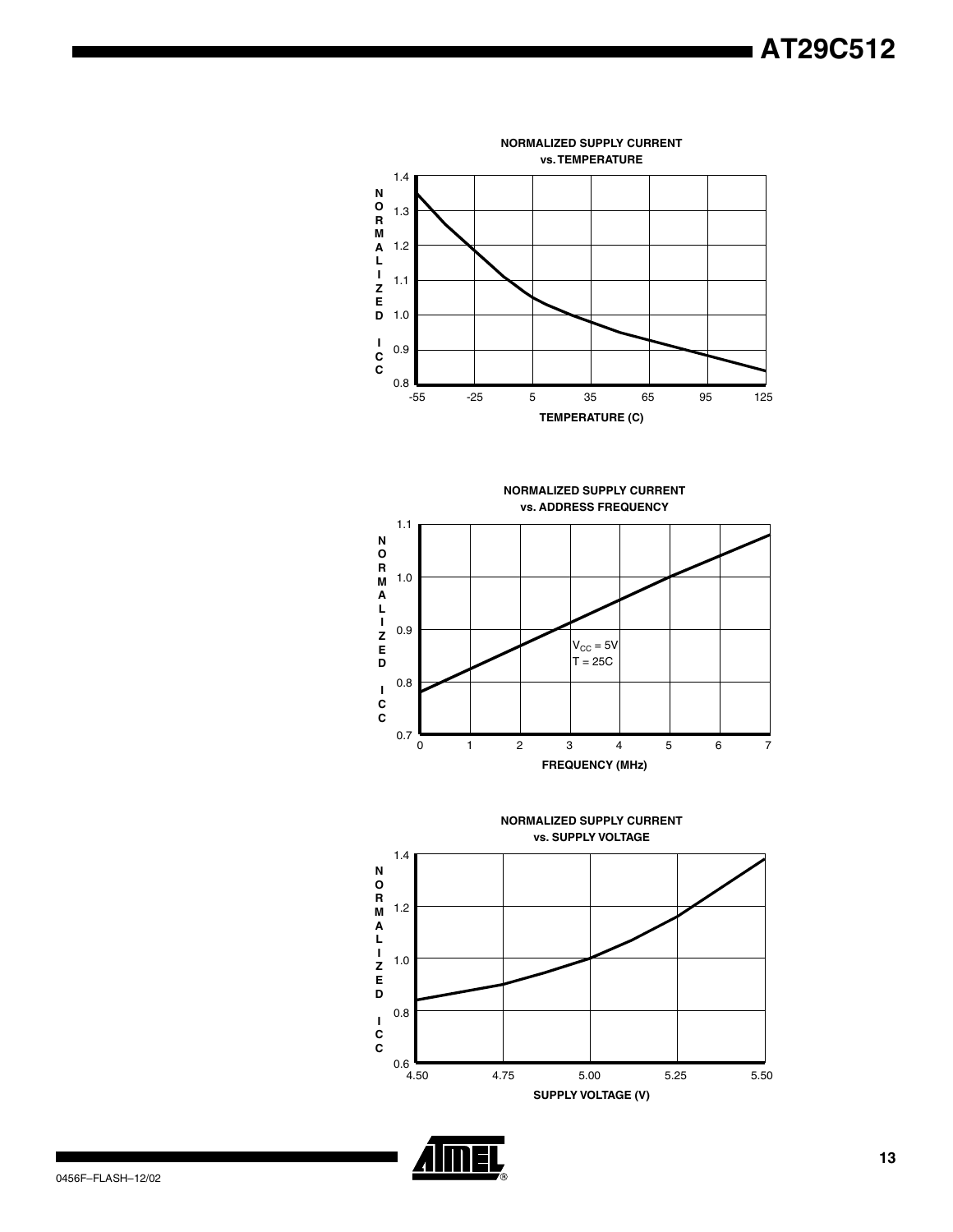

## **Ordering Information**

| $t_{\text{ACC}}$ | $I_{CC}$ (mA) |                |                                                 |                    |                                                           |
|------------------|---------------|----------------|-------------------------------------------------|--------------------|-----------------------------------------------------------|
| (ns)             | <b>Active</b> | <b>Standby</b> | <b>Ordering Code</b>                            | Package            | <b>Operation Range</b>                                    |
| 70               | 50            | 0.1            | AT29C512-70JC<br>AT29C512-70PC<br>AT29C512-70TC | 32J<br>32P6<br>32T | Commercial<br>(0 $\degree$ to 70 $\degree$ C)             |
|                  | 50            | 0.1            | AT29C512-70JI<br>AT29C512-70TI                  | 32J<br>32T         | Industrial<br>(-40 $\degree$ to 85 $\degree$ C)           |
| 90               | 50            | 0.1            | AT29C512-90JC<br>AT29C512-90PC<br>AT29C512-90TC | 32J<br>32P6<br>32T | Commercial<br>(0 $\degree$ to 70 $\degree$ C)             |
|                  | 50            | 0.3            | AT29C512-90JI<br>AT29C512-90PI<br>AT29C512-90TI | 32J<br>32P6<br>32T | Industrial<br>$(-40^\circ \text{ to } 85^\circ \text{C})$ |
| 120              | 50            | 0.1            | AT29C512-12JC<br>AT29C512-12PC<br>AT29C512-12TC | 32J<br>32P6<br>32T | Commercial<br>( $0^\circ$ to $70^\circ$ C)                |
|                  | 50            | 0.3            | AT29C512-12JI<br>AT29C512-12PI<br>AT29C512-12TI | 32J<br>32P6<br>32T | Industrial<br>$(-40^\circ \text{ to } 85^\circ \text{C})$ |
| 150              | 50            | 0.1            | AT29C512-15JC<br>AT29C512-15PC<br>AT29C512-15TC | 32J<br>32P6<br>32T | Commercial<br>( $0^\circ$ to $70^\circ$ C)                |
|                  | 50            | 0.3            | AT29C512-15JI<br>AT29C512-15PI<br>AT29C512-15TI | 32J<br>32P6<br>32T | Industrial<br>(-40 $\degree$ to 85 $\degree$ C)           |

Note: | Not recommended for New Designs.

| Package Type |                                                         |  |
|--------------|---------------------------------------------------------|--|
| <b>32J</b>   | 32-lead, Plastic J-leaded Chip Carrier (PLCC)           |  |
| 32P6         | 32-pin, 0.600" Wide, Plastic Dual Inline Package (PDIP) |  |
| 32T          | 32-lead, Thin Small Outline Package (TSOP)              |  |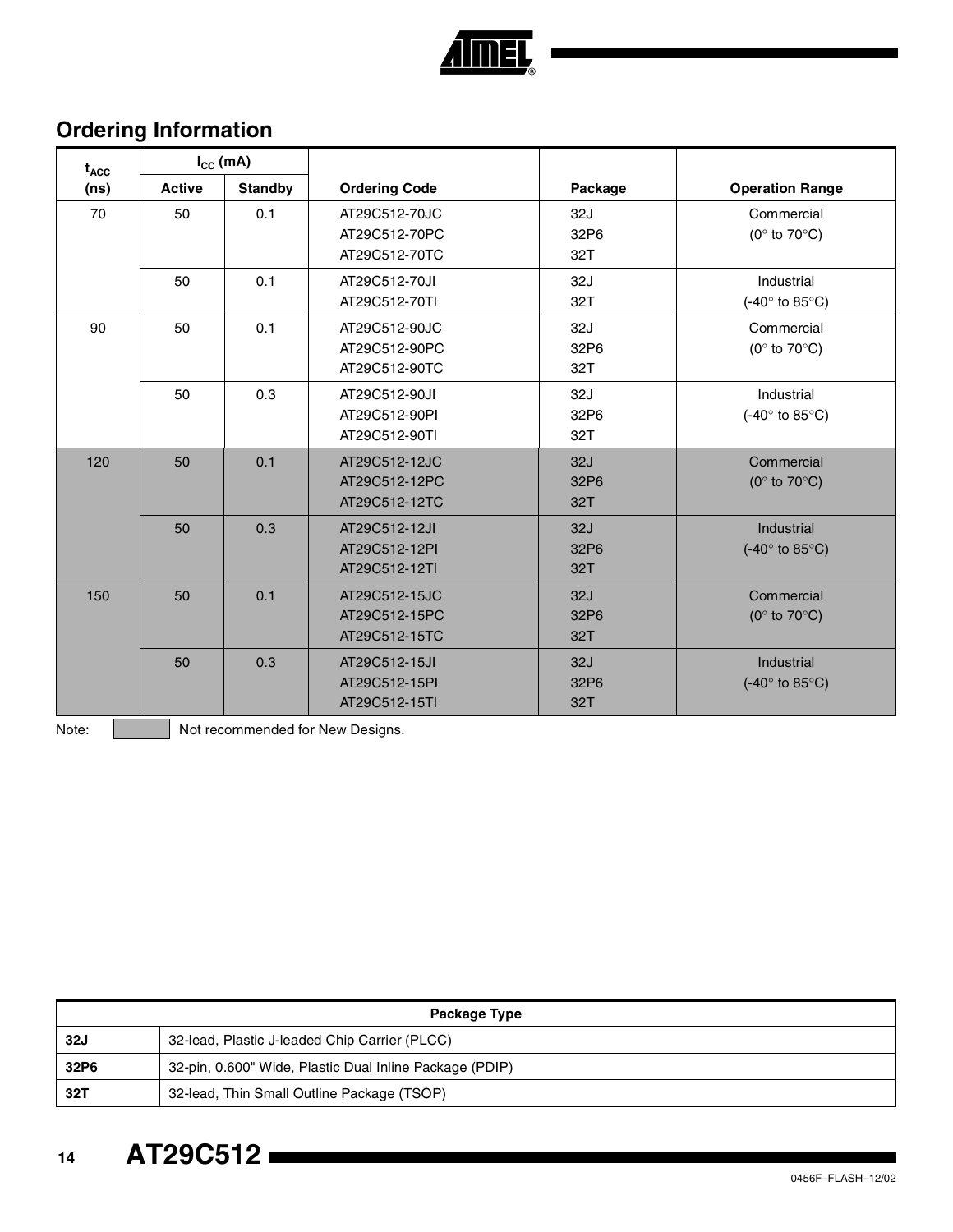## **Packaging Information**

### **32J – PLCC**



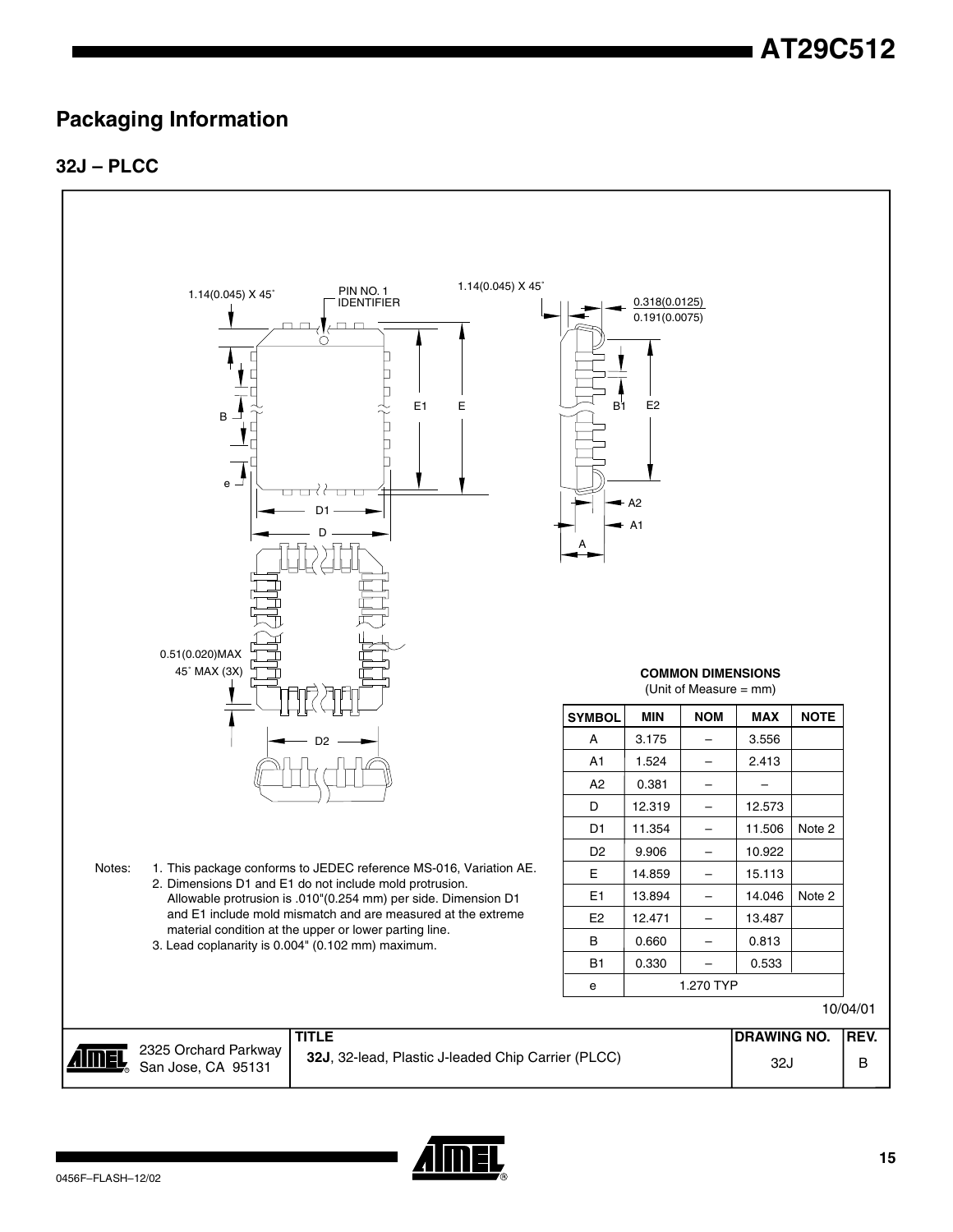

#### **32P6 – PDIP**

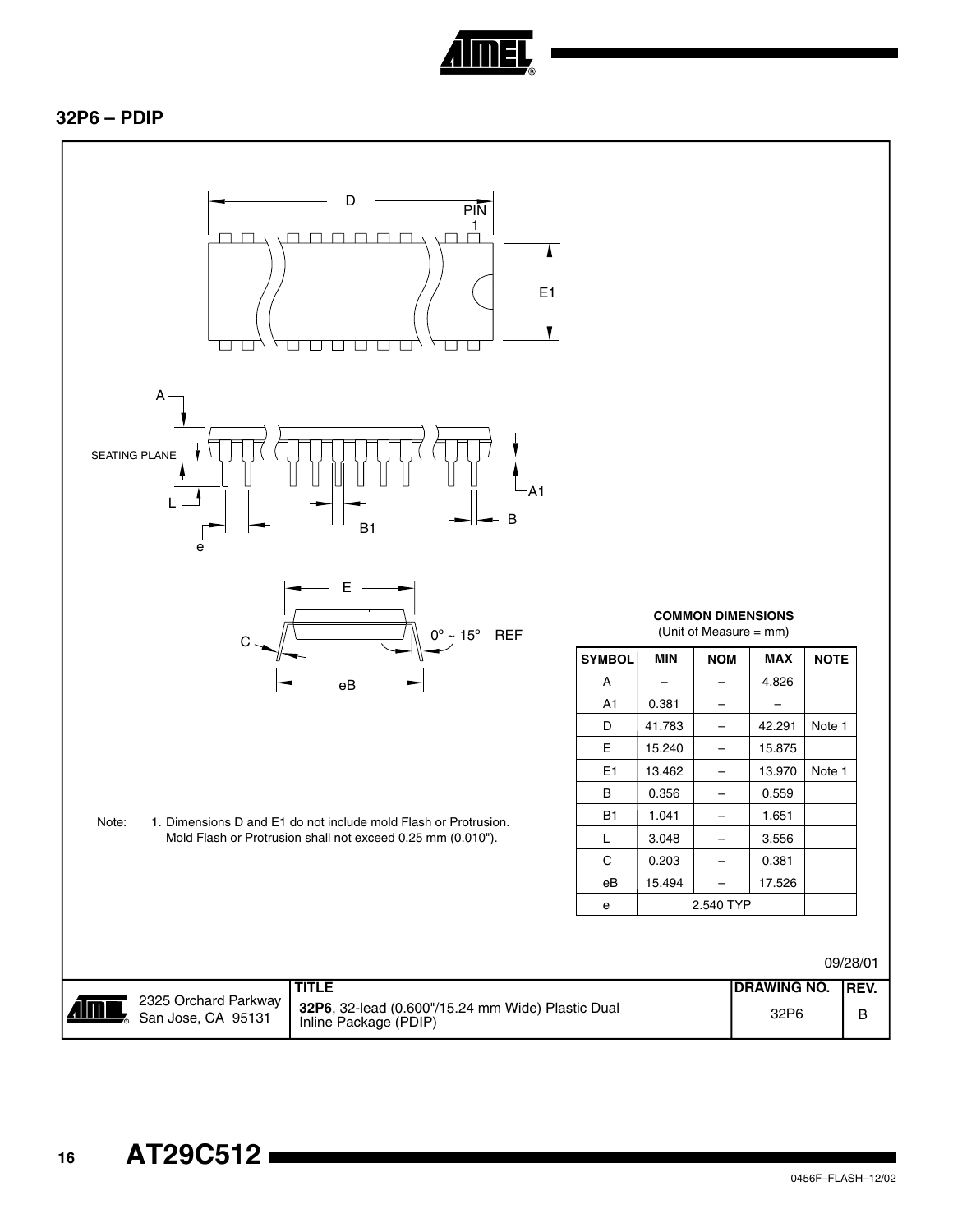#### **32T – TSOP**